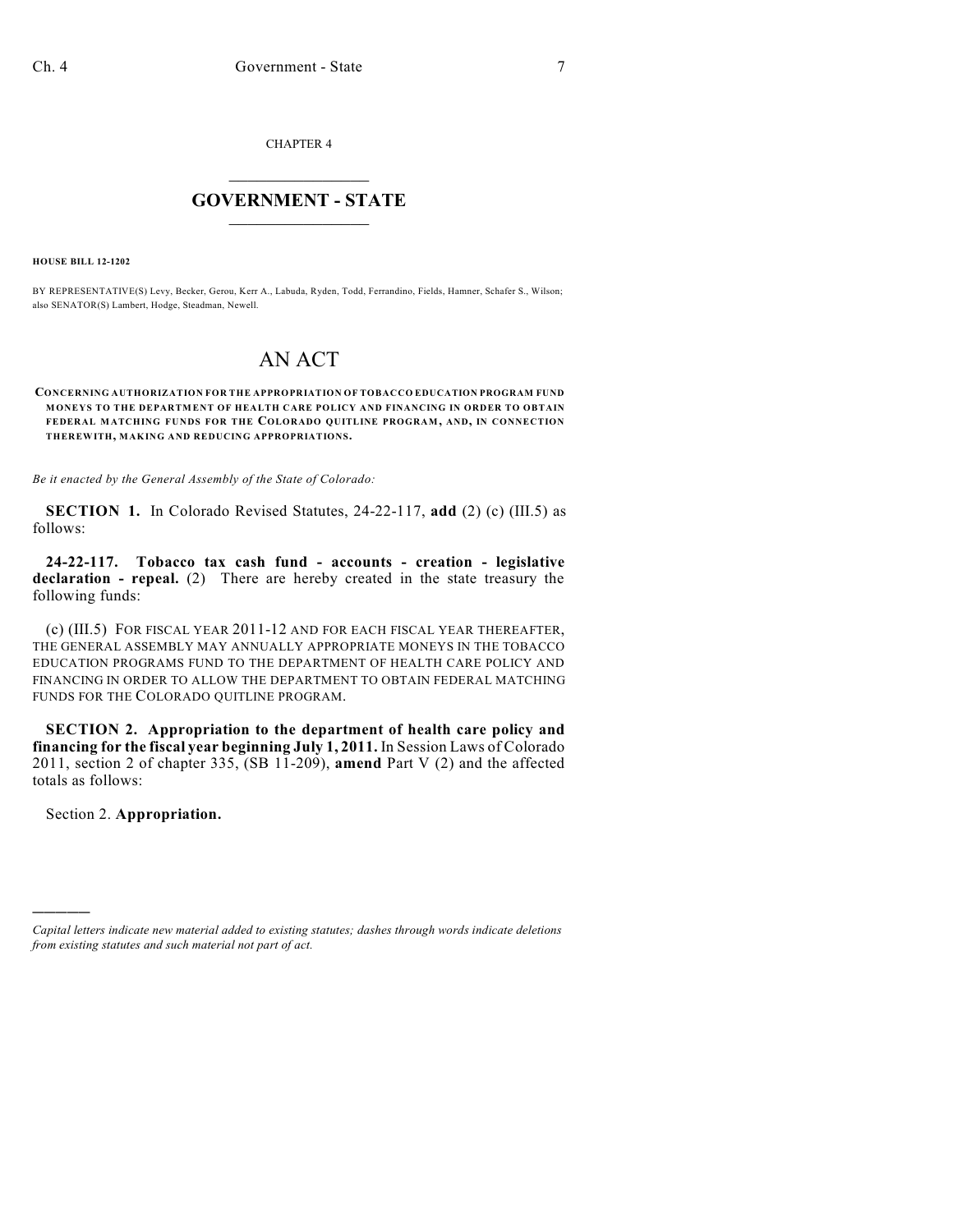|   | ITEM &          | <b>TOTAL</b> | <b>GENER AL</b> | GENERAL       | <b>CASH</b>  | <b>REAPPROPRIATED</b> | <b>FEDERAL</b> |
|---|-----------------|--------------|-----------------|---------------|--------------|-----------------------|----------------|
|   | <b>SUBTOTAL</b> |              | FUND            | <b>FUND</b>   | <b>FUNDS</b> | <b>FUNDS</b>          | <b>FUNDS</b>   |
|   |                 |              |                 | <b>EXEMPT</b> |              |                       |                |
| ¢ |                 |              |                 |               |              |                       |                |

APPROPRIATION FROM

#### **PART V DEPARTMENT OF HEALTH CARE POLICY AND FINANCING**

**(2) MEDICAL SERVICES PREMIUMS10, 11, 11a**

Medical and Long-Term

| Care Services for |               |                                 |                          |                          |                                      |
|-------------------|---------------|---------------------------------|--------------------------|--------------------------|--------------------------------------|
| Medicaid Eligible |               |                                 |                          |                          |                                      |
| Individuals       |               | 3,521,401,973 1,004,304,853 (M) | 284.175.417 <sup>a</sup> | 495.061.484              | 3,101,708 <sup>c</sup> 1,734,758,511 |
|                   | 3.521.979.289 |                                 |                          | 495.350.142 <sup>b</sup> | 1.735.047.169                        |

<sup>a</sup> This amount shall be from the General Fund Exempt Account created in Section 24-77-103.6 (2), C.R.S.

<sup>b</sup> Of this amount, \$354,642,186 shall be from the Hospital Provider Fee Cash Fund created in Section 25.5-4-402.3 (4), C.R.S., \$68,329,996 shall be from the Health Care Expansion Fund created in Section 24-22-117 (2) (a) (I), C.R.S., \$27,427,209 shall be from the Medicaid Nursing Facility Cash Fund created in Section 25.5-6-203 (2) (a), C.R.S., \$23,401,464 shall be from recoveries and recoupments, \$7,629,150 represents public funds certified as expenditures incurred by public hospitals and agencies that are eligible for federal financial participation under the Medicaid program, \$6,638,222 shall be from the Medicaid Buy-In Cash Fund created in Section 25.5-6-1405 (3) (b), C.R.S., \$3,000,000 shall be from the Supplemental Old Age Pension Health and Medical Care Fund created in Section 25.5-2-101 (2), C.R.S., \$2,743,722 shall be from the Breast and Cervical Cancer Prevention and Treatment Fund created in Section 25.5-5-308 (8) (a) (I), C.R.S., \$878,625 shall be from the Colorado Autism Treatment Fund created in Section 25.5-6-805 (1), C.R.S., \$200,335 shall be from the Coordinated Care for People with Disabilities Fund created in Section 25.5-6-111 (4), C.R.S.,  $\frac{1}{2}$  and \$170,575 shall be from the Home Health Telemedicine Cash Fund created in Section 25.5-5-321 (1) (c), C.R.S., AND \$288,658 SHALL BE FROM THE TOBACCO EDUCATION PROGRAMS FUND CREATED IN SECTION 24-22-117 (2) (C) (I), C.R.S.

Of this amount, \$2,000,000 shall be transferred from the Department of Public Health and Environment pursuant to Section 24-22-117 (2) (d) (IV.5), C.R.S., \$853,139 <sup>c</sup> shall be transferred from the Department of Public Health and Environment pursuant to Section 24-22-117 (2) (d) (II) (D), C.R.S., and \$248,569 shall be transferred from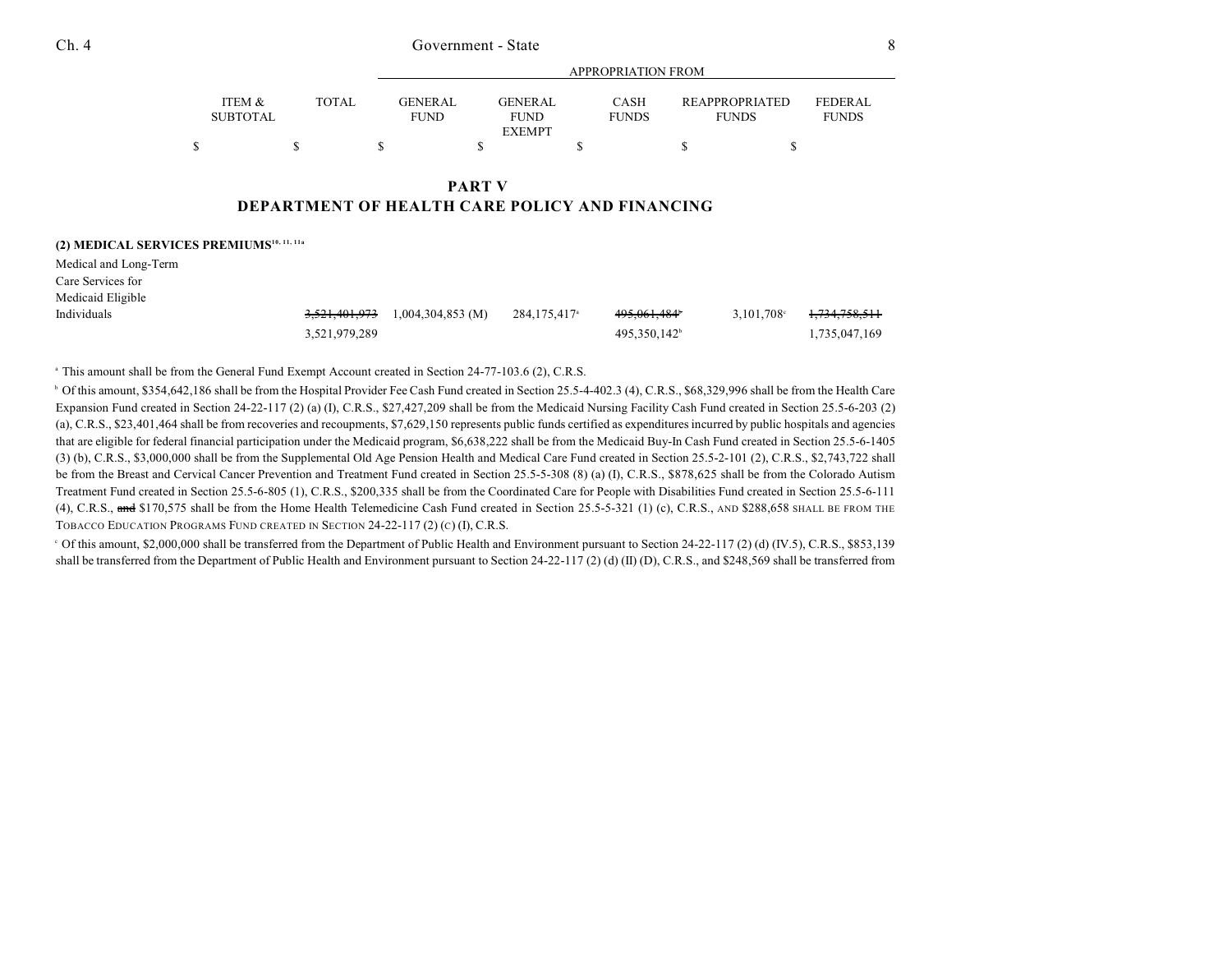the Department of Public Health and Environment's General Fund appropriation in the Prevention Service Section for the Women's Health and Family Planning program.

| TOTALS PART V       |                 |                                            |                             |                          |             |                            |
|---------------------|-----------------|--------------------------------------------|-----------------------------|--------------------------|-------------|----------------------------|
|                     |                 |                                            |                             |                          |             |                            |
| <b>(HEALTH CARE</b> |                 |                                            |                             |                          |             |                            |
| POLICY AND          |                 |                                            |                             |                          |             |                            |
| <b>FINANCING)</b>   |                 | <del>\$5,086,626,060</del> \$1,494,116,123 | $$284,621,517$ <sup>a</sup> | <del>\$780,942,590</del> | \$7,535,223 | <del>\$2,519,410,607</del> |
|                     | \$5,087,203,376 |                                            |                             | \$781,231,248            |             | \$2,519,699,265            |

<sup>a</sup> Of this amount, \$284,175,417 shall be from the General Fund Exempt Account created in Section 24-77-103.6 (2), C.R.S., and \$446,100 shall be General Fund Exempt pursuant to Section 24-22-117 (1) (c) (I) (B), C.R.S. Further, said \$446,100 is also not subject to the statutory limitation on General Fund appropriations imposed by Section 24-75-201.1, C.R.S.

SECTION 3. Appropriation to the department of health care policy and financing for the fiscal year beginning July 1, **2011.** In Session Laws of Colorado 2011, section 2 of chapter 335, (SB 11-209), **amend** Part V (2) and the affected totals, as Part V (2) and the affected totals are amended by House Bill  $12$ -1184, as follows:

Section 2. **Appropriation.**

## **PART V DEPARTMENT OF HEALTH CARE POLICY AND FINANCING**

#### **(2) MEDICAL SERVICES PREMIUMS10, 11, 11a, 11b**

Medical and Long-Term

Care Services for

| Medicaid Eligible |                          |                |                          |                          |                                          |
|-------------------|--------------------------|----------------|--------------------------|--------------------------|------------------------------------------|
| Individuals       | <del>3,523,622,209</del> | 985,981,237(M) | 284.175.417 <sup>a</sup> | <del>513,383,953</del> ° | $3,101,708$ <sup>c</sup> $1,736,979,894$ |
|                   | 3,524,199,525            |                |                          | 513.672.611 <sup>b</sup> | 1,737,268,552                            |

Ch. 4 Government - State 9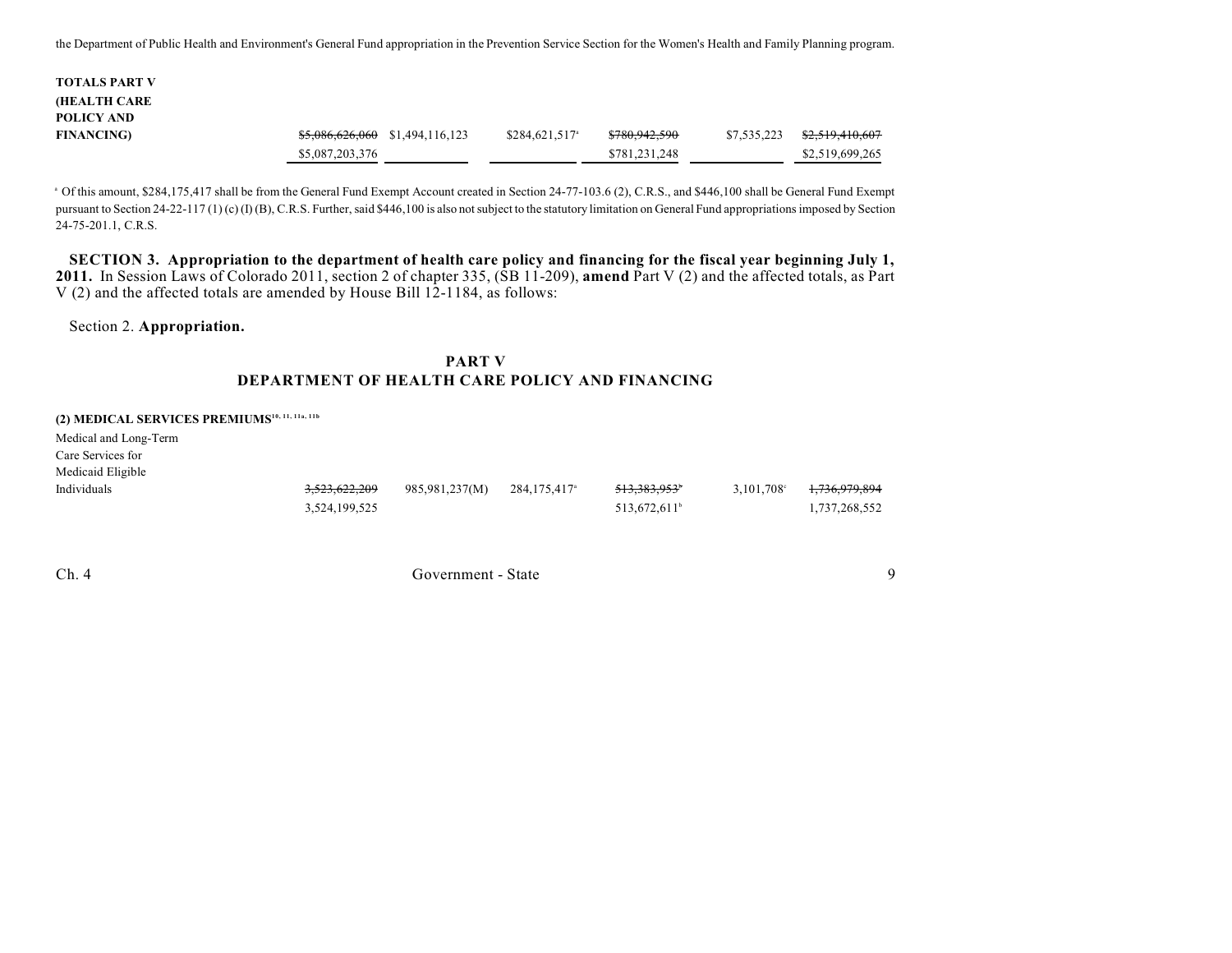|                           |              |                                | APPROPRIATION FROM            |                             |                                       |                                |  |  |  |
|---------------------------|--------------|--------------------------------|-------------------------------|-----------------------------|---------------------------------------|--------------------------------|--|--|--|
| ITEM &<br><b>SUBTOTAL</b> | <b>TOTAL</b> | <b>GENER AL</b><br><b>FUND</b> | <b>GENERAL</b><br><b>FUND</b> | <b>CASH</b><br><b>FUNDS</b> | <b>REAPPROPRIATED</b><br><b>FUNDS</b> | <b>FEDERAL</b><br><b>FUNDS</b> |  |  |  |
|                           |              |                                | <b>EXEMPT</b>                 |                             |                                       |                                |  |  |  |
|                           |              |                                |                               |                             |                                       |                                |  |  |  |

<sup>a</sup> This amount shall be from the General Fund Exempt Account created in Section 24-77-103.6 (2), C.R.S.

<sup>b</sup> Of this amount, \$370,348,146 shall be from the Hospital Provider Fee Cash Fund created in Section 25.5-4-402.3 (4), C.R.S., \$68,329,996 shall be from the Health Care Expansion Fund created in Section 24-22-117 (2) (a) (I), C.R.S., \$27,427,209 shall be from the Medicaid Nursing Facility Cash Fund created in Section 25.5-6-203 (2) (a), C.R.S., \$23,401,464 shall be from recoveries and recoupments, \$7,629,150 represents public funds certified as expenditures incurred by public hospitals and agencies that are eligible for federal financial participation under the Medicaid program, \$6,638,222 shall be from the Medicaid Buy-In Cash Fund created in Section 25.5-6-1405 (3) (b), C.R.S., \$3,000,000 shall be from the Supplemental Old Age Pension Health and Medical Care Fund created in Section 25.5-2-101 (2), C.R.S., \$2,718,744 shall be from the Breast and Cervical Cancer Prevention and Treatment Fund created in Section 25.5-5-308 (8) (a) (I), C.R.S., \$878,625 shall be from the Colorado Autism Treatment Fund created in Section 25.5-6-805 (1), C.R.S., \$200,335 shall be from the Coordinated Care for People with Disabilities Fund created in Section 25.5-6-111 (4), C.R.S.,  $\frac{1}{2}$  and \$170,575 shall be from the Home Health Telemedicine Cash Fund created in Section 25.5-5-321 (1) (c), C.R.S., AND \$288,658 SHALL BE FROM THE TOBACCO EDUCATION PROGRAMS FUND CREATED IN SECTION 24-22-117 (2) (C) (I), C.R.S.

Of this amount, \$2,000,000 shall be transferred from the Department of Public Health and Environment pursuant to Section 24-22-117 (2) (d) (IV.5), C.R.S., \$853,139 <sup>c</sup> shall be transferred from the Department of Public Health and Environment pursuant to Section 24-22-117 (2) (d) (II) (D), C.R.S., and \$248,569 shall be transferred from the Department of Public Health and Environment's General Fund appropriation in the Prevention Service Section for the Women's Health and Family Planning program.

#### **TOTALS PART V (HEALTH CARE POLICY AND FINANCING**) **\$5,078,724,985** \$1,471,654,070 \$284,621,517<sup>°</sup> \$794,352,432 \$5,666,918 \$2,522,430,048 \$5,079,302,301 \$794,641,090 \$2,522,718,706

<sup>a</sup> Of this amount, \$284,175,417 shall be from the General Fund Exempt Account created in Section 24-77-103.6 (2), C.R.S., and \$446,100 shall be General Fund Exempt pursuant to Section 24-22-117 (1) (c) (I) (B), C.R.S. Further, said \$446,100 is also not subject to the statutory limitation on General Fund appropriations imposed by Section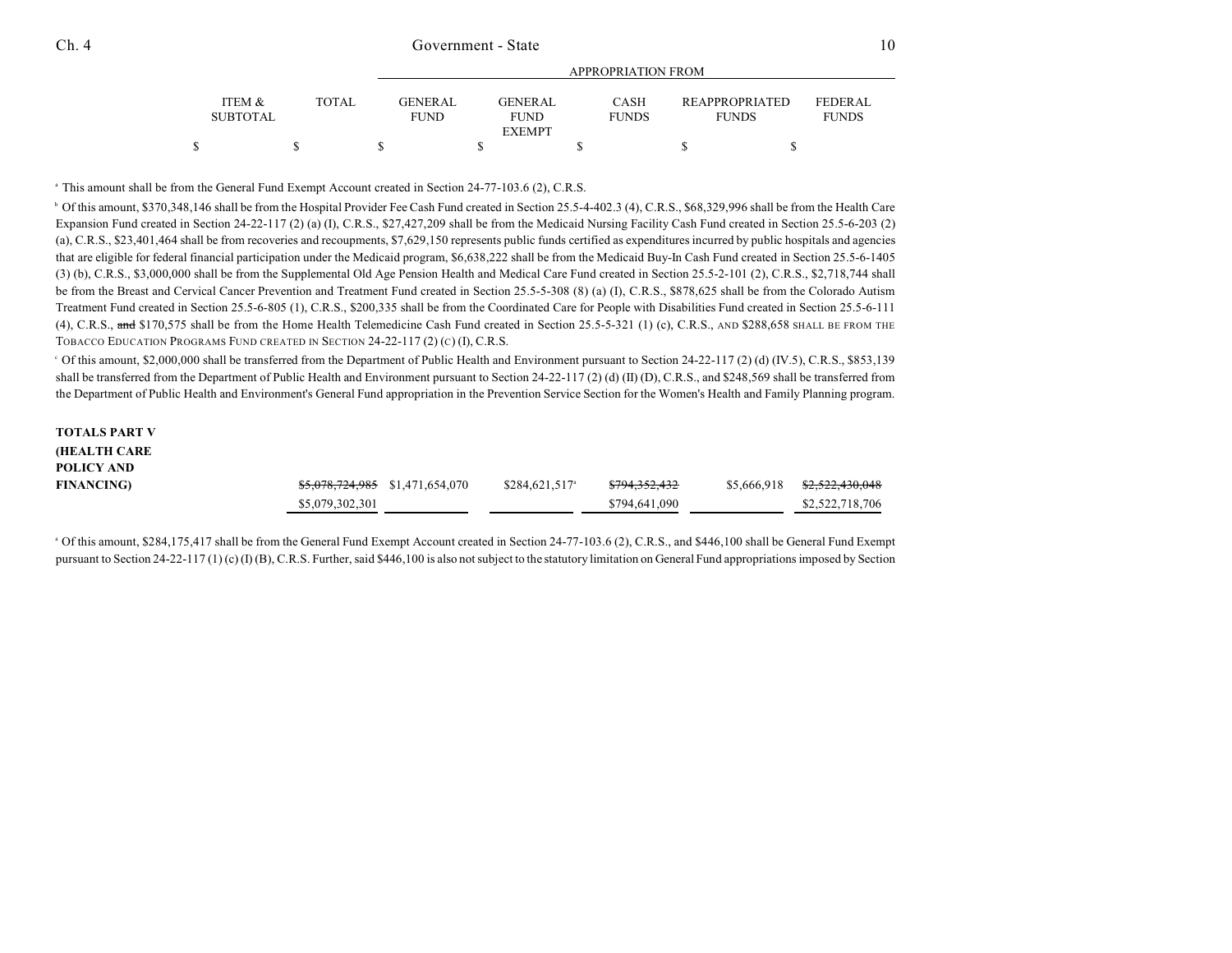SECTION 4. Appropriation to the department of public health and environment for the fiscal year beginning July 1, **2011.** In Session Laws of Colorado 2011, section 2 of chapter 335, (SB 11-209), **amend** Part XVI (9) (A) (5) and the affected totals as follows:

## Section 2. **Appropriation.**

# **PART XVI DEPARTMENT OF PUBLIC HEALTH AND ENVIRONMENT**

| (9) PREVENTION SERVICES DIVISION                 |              |                         |                      |  |  |  |  |  |
|--------------------------------------------------|--------------|-------------------------|----------------------|--|--|--|--|--|
| (A) Prevention Programs                          |              |                         |                      |  |  |  |  |  |
| (5) Tobacco Education, Prevention, and Cessation |              |                         |                      |  |  |  |  |  |
| Program Administration                           | 915,004      | 915,004 <sup>a</sup>    |                      |  |  |  |  |  |
|                                                  |              | $(10.0$ FTE)            |                      |  |  |  |  |  |
| Tobacco Education,                               |              |                         |                      |  |  |  |  |  |
| Prevention, and Cessation                        |              |                         |                      |  |  |  |  |  |
| Grants                                           | 23,212,262   | 23,212,262              |                      |  |  |  |  |  |
|                                                  | 23,500,920   | 22,923,604 <sup>a</sup> | 577,316 <sup>b</sup> |  |  |  |  |  |
|                                                  | 24, 127, 266 |                         |                      |  |  |  |  |  |
|                                                  | 24,415,924   |                         |                      |  |  |  |  |  |

<sup>a</sup> These amounts shall be from the Tobacco Education Programs Fund created in Section 24-22-117 (2) (c) (I), C.R.S., which consists of revenues from additional state cigarette and tobacco taxes imposed pursuant to Section 21 of Article X of the State Constitution, and, as such, do not constitute fiscal year spending for the purposes of Section 20 of Article X of the State Constitution.

 $^\circ$  This amount shall be transferred from the Medical Services Premiums line item in the Department of Health Care Policy and Financing for the COLORADO QUITLINE.

Ch. 4 Government - State 11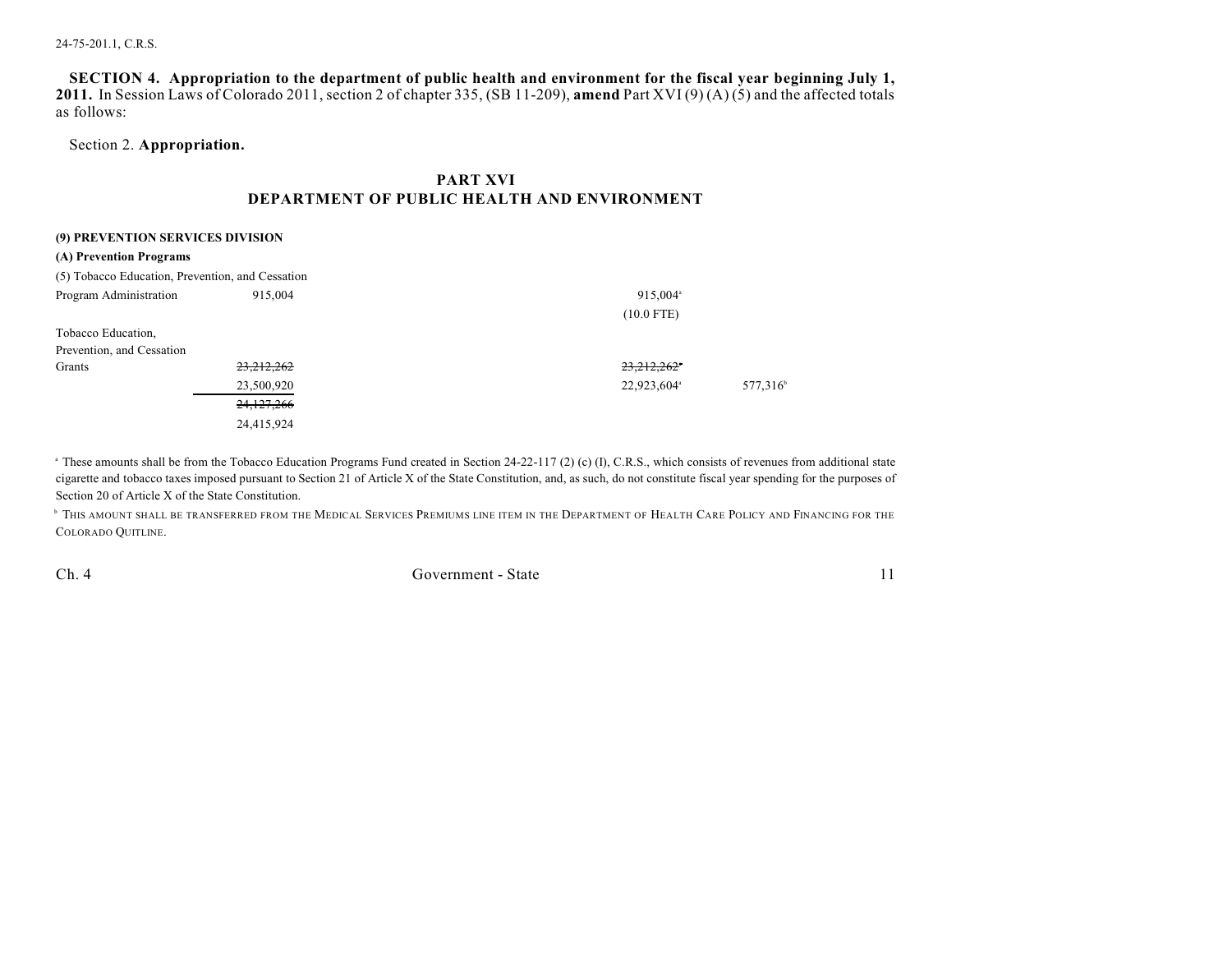|                         |                           |               | APPROPRIATION FROM            |                                                |                      |                                       |                                |  |
|-------------------------|---------------------------|---------------|-------------------------------|------------------------------------------------|----------------------|---------------------------------------|--------------------------------|--|
|                         | ITEM &<br><b>SUBTOTAL</b> | <b>TOTAL</b>  | <b>GENERAL</b><br><b>FUND</b> | <b>GENERAL</b><br><b>FUND</b><br><b>EXEMPT</b> | CASH<br><b>FUNDS</b> | <b>REAPPROPRIATED</b><br><b>FUNDS</b> | <b>FEDERAL</b><br><b>FUNDS</b> |  |
|                         | \$                        | \$            | \$                            | \$                                             | \$                   | \$<br>\$                              |                                |  |
|                         |                           |               |                               |                                                |                      |                                       |                                |  |
|                         |                           |               |                               |                                                |                      |                                       |                                |  |
|                         |                           | 225, 367, 591 |                               |                                                |                      |                                       |                                |  |
|                         |                           | 225,656,249   |                               |                                                |                      |                                       |                                |  |
|                         |                           |               |                               |                                                |                      |                                       |                                |  |
| <b>TOTALS PART XVI</b>  |                           |               |                               |                                                |                      |                                       |                                |  |
| (PUBLIC HEALTH          |                           |               |                               |                                                |                      |                                       |                                |  |
| <b>AND ENVIRONMENT)</b> |                           | \$477,589,311 | \$27,194,874                  | $$446,100^{\circ}$                             | \$152,254,221        | \$29,732,554                          | \$267,961,562                  |  |
|                         |                           | \$477,877,969 |                               |                                                | \$151,965,563        | \$30,309,870                          |                                |  |

<sup>a</sup> This amount is not subject to the limitation on General Fund appropriations set forth in Section 24-75-201.1, C.R.S., or any other spending limitation existing in law pursuant to Section 21 (8) of Article X of the State Constitution.

SECTION 5. Appropriation to the department of public health and environment for the fiscal year beginning July 1, 2011. In Session Laws of Colorado 2011, section 2 of chapter 335, (SB 11-209), amend Part XVI (9) (A) (5) and the affected totals, as Part XVI (9) (A) (5) and the affected totals are amended by House Bill 12-1194, as follows:

Section 2. **Appropriation.**

### **PART XVI DEPARTMENT OF PUBLIC HEALTH AND ENVIRONMENT**

**(9) PREVENTION SERVICES DIVISION**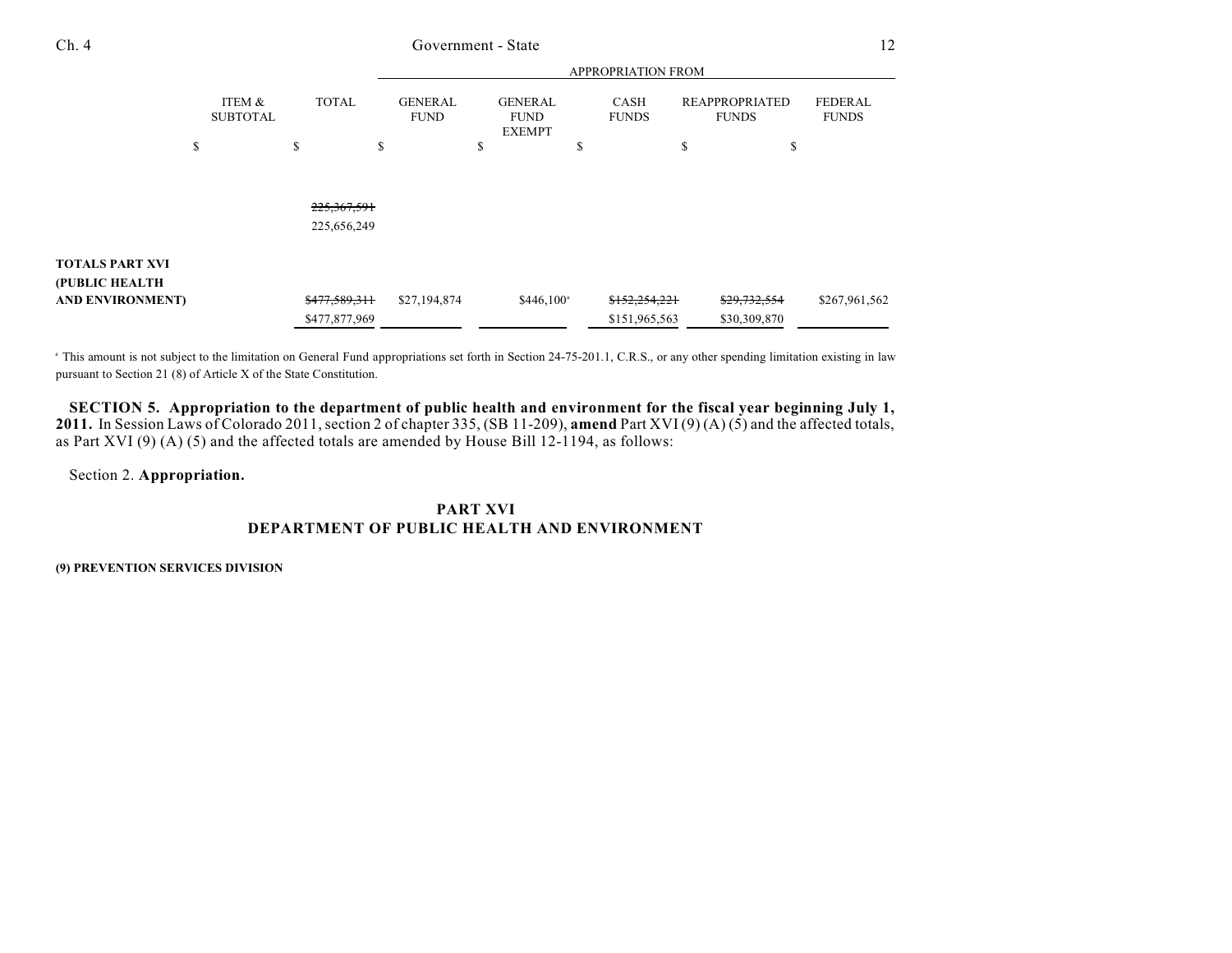#### **(A) Prevention Programs**

| (5) Tobacco Education, Prevention, and Cessation |              |                         |                      |  |  |
|--------------------------------------------------|--------------|-------------------------|----------------------|--|--|
| Program Administration                           | 915,004      | $915.004$ <sup>a</sup>  |                      |  |  |
|                                                  |              | $(10.0$ FTE)            |                      |  |  |
| Tobacco Education,                               |              |                         |                      |  |  |
| Prevention, and Cessation                        |              |                         |                      |  |  |
| Grants                                           | 23, 212, 262 | 23,212,262              |                      |  |  |
|                                                  | 23,500,920   | 22,923,604 <sup>a</sup> | 577,316 <sup>b</sup> |  |  |
|                                                  | 24,127,266   |                         |                      |  |  |
|                                                  | 24,415,924   |                         |                      |  |  |

<sup>a</sup> These amounts shall be from the Tobacco Education Programs Fund created in Section 24-22-117 (2) (c) (I), C.R.S., which consists of revenues from additional state cigarette and tobacco taxes imposed pursuant to Section 21 of Article X of the State Constitution, and, as such, do not constitute fiscal year spending for the purposes of Section 20 of Article X of the State Constitution.

 $^{\rm b}$  This amount shall be transferred from the Medical Services Premiums line item in the Department of Health Care Policy and Financing for the COLORADO QUITLINE.

|                        | 225,417,591<br>225,706,249 |              |                    |               |              |               |
|------------------------|----------------------------|--------------|--------------------|---------------|--------------|---------------|
| <b>TOTALS PART XVI</b> |                            |              |                    |               |              |               |
| (PUBLIC HEALTH AND     |                            |              |                    |               |              |               |
| <b>ENVIRONMENT</b> )   | \$481,171,813              | \$27,190,082 | $$446.100^{\circ}$ | \$154,532,808 | \$31,924,671 | \$267,078,152 |
|                        | \$481,460,471              |              |                    | \$154,244,150 | \$32,501,987 |               |

<sup>a</sup> This amount is not subject to the limitation on General Fund appropriations set forth in Section 24-75-201.1, C.R.S., or any other spending limitation existing in law pursuant to Section 21 (8) of Article X of the State Constitution.

Ch. 4 Government - State 13